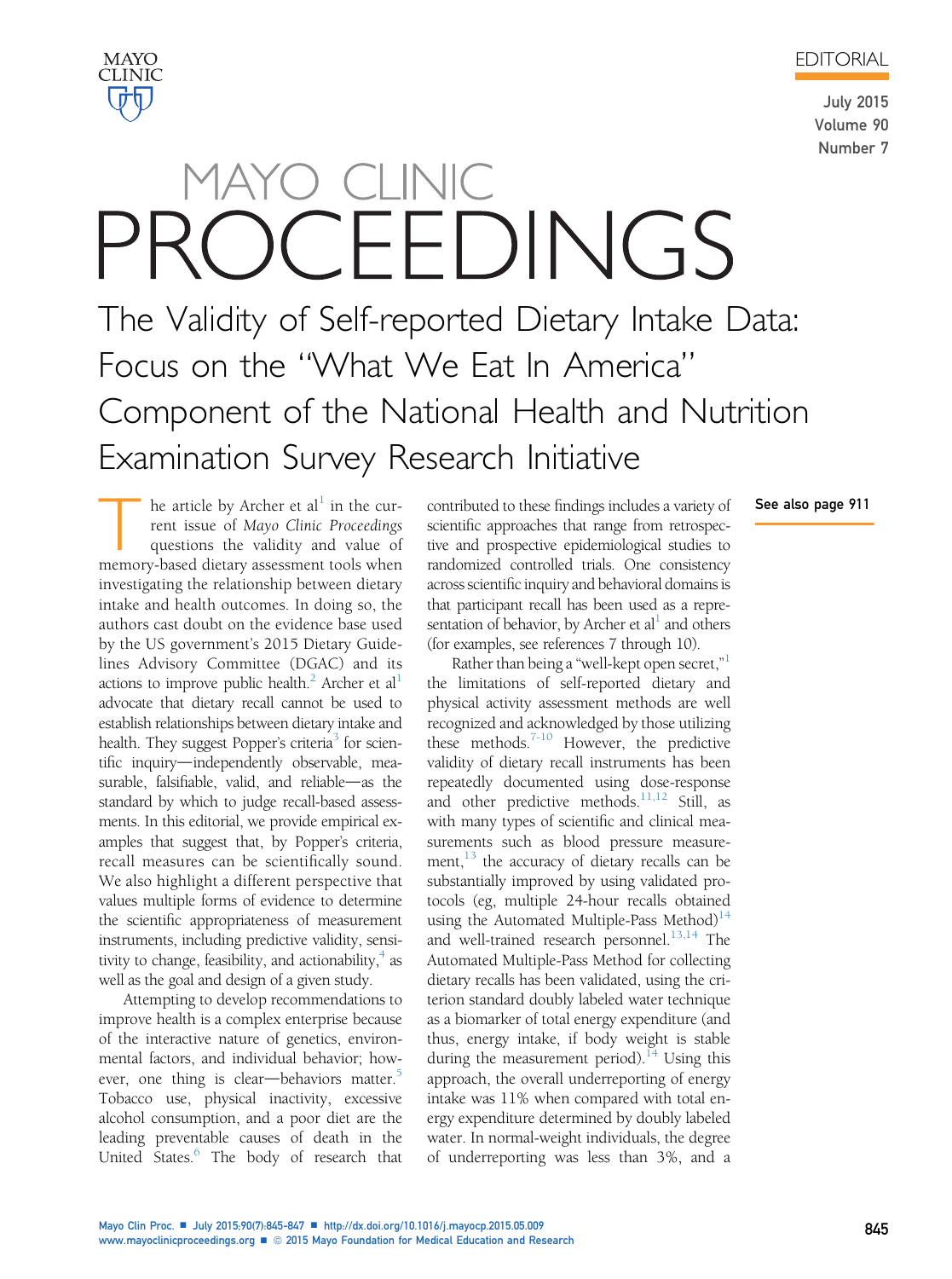higher degree of underreporting was noted among overweight and obese individuals.<sup>[14](#page-2-0)</sup>

Archer et al<sup> $\perp$ </sup> chose to frame the argument of independent observability, measurability, reliability, and falsification within the context of memory rather than the behaviors that those memories are intended to reflect. Our perspective is that the behavioral target—dietary intake—can be measured reliably over time.<sup>15</sup> Further, these behaviors can also be observed independently, and those recalled accounts can be falsified (ie, experimentally tested and proven false [or confirmed]).<sup>14,16</sup> Thus, we disagree that the What We Eat In America (WWEIA)/National Health and Nutrition Examination Survey (NHANES) dietary recall data represent a "highly edited anecdote<sup>"[1](#page-2-0)</sup> of what was consumed; instead, we believe that they reflect a reasonable representation of usual dietary intake.

Archer et al<sup>1</sup> imply that there are superior alternatives to assess dietary intake to derive population prevalence estimates and more accurate accounts of what Americans eat every day. However, there is no error-free, practical, and affordable method to capture the broad dietary pattern information that is currently acquired using WWEIA/NHANES.<sup>[17](#page-2-0)</sup> Self-reported dietary assessment methods are a useful and appropriate measurement technique for many types of studies including assessments of population prevalence and epidemiological studies to identify potential health risks associated with a range of foods and eating patterns.<sup>[12,17](#page-2-0)</sup> In addition, dietary pattern data provide actionable information for intervention that is not available from methods that simply provide information on total energy or nutrient intake.

In some circumstances, depending on factors such as the study's question, design, setting,<sup>18</sup> resources, target population, and participant burden, $16,19$  recall measures can be appropriate. For example, a small, tightly controlled efficacy trial investigating the influence of prebiotic supplementation on cardiometabolic health may warrant different types of assessments than would a large, multicity trial investigating comprehensive interventions to reduce coronary heart disease risk. $^{18}$  In the latter case, a validated dietary recall instrument could be considered, and so too could an extensive panel of dietary biomarkers (ie, objective indicators of dietary intake) requiring biological sample collection at multiple time points. Dietary biomarker assessment would be costly (and likely exceed the budget limitations of a federal grant), burdensome for study participants, and less feasible for research teams to implement in field/community settings. Furthermore, the biomarkers could provide information on specific dietary factors (eg, energy intake [doubly labeled water], protein intake [urinary nitrogen excretion], or fruit/vegetable intake [blood carotenoid concentrations]) but not specific foods consumed (eg, carrots, cantaloupe) or overall diet quality.<sup>[20](#page-2-0)</sup> The sources of nutrients (ie, foods vs dietary supplements) would not be known, unless individuals were asked to recall this information. Biomarker results may also vary depending on physiologic states (eg, fasted vs  $fed<sup>21</sup>$ ) and whether the biomarker reflected longterm vs short-term dietary intake.<sup>12,21</sup> Objective tools also suffer from measurement error, and the limitations of contemporary dietary biomarker techniques have been discussed in the scientific literature.<sup>12,19-21</sup>

Hébert et al $^{17}$  provided an excellent overview of key advances in dietary assessment methods, suggestions for further improvement, and detailed counterpoints that address many of the issues raised by Archer et al. $<sup>1</sup>$  Adding to these</sup> suggestions for improvement, research investigating a greater variety of validated biomarkers for both foods and nutrients, the development of low-cost and minimally invasive dietary biomarkers, study designs that utilize dietary biomarkers to support self-reported dietary intake data, and novel technologies to assess and monitor dietary intake could greatly advance nutrition and obesity research.

The commentary by Archer et  $al<sup>1</sup>$  asserts that the use of memory-based assessment methods by NHANES and others "constitutes the single greatest impediment to actual scientific progress in the fields of obesity and nutrition research."<sup>[1](#page-2-0)</sup> We suggest that progress in the fields of obesity and nutrition research will be made through interdisciplinary research utilizing a combination of research approaches. Consistent with this view, the DGAC used a variety of types of scientific evidence, including state-of-the-art systematic reviews, meta-analyses, individual reports, and NHANES data analyses.<sup>2</sup> Satija et al<sup>12</sup> reported 3 excellent examples of how various types of nutrition research were combined to create an evidence base that can then be used by groups such as the DGAC to inform public policy.